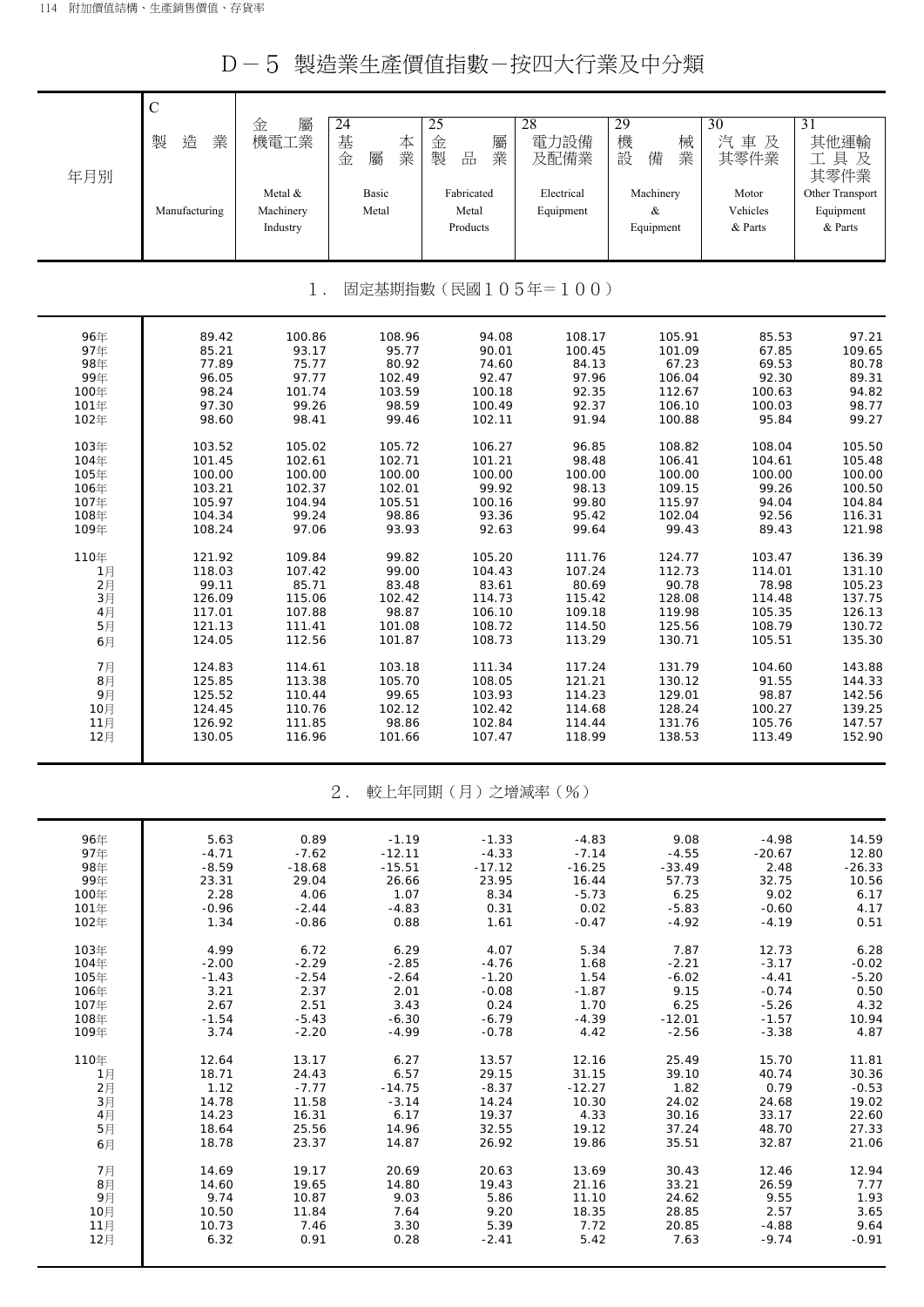| 34<br>產業用機械<br>設備維修及<br>業<br>装<br>安<br>Repair & Installation<br>of Industrial<br>Machinery<br>& Equipment | 資<br>訊<br>電子工業<br>Information<br>& Electronic<br>Industry | 26<br>電<br>子<br>零組件業<br>Electronic<br>Parts &<br>Components | 27<br>電腦、電子<br>產品及光學<br>品<br>製<br>業<br>Computers,<br>Electronic<br>& Optical<br>Products | 學<br>化<br>業<br>工<br>Chemistry<br>Industry | 13<br>皮革、毛皮<br>及其製品業<br>Leather, Fur<br>& Related<br>Products | 15<br>紙漿、紙<br>及紙製品業<br>Pulp, Paper<br>& Paper<br>Products | 16<br>印刷及資料<br>儲存媒體<br>複製業<br>Printing &<br>Reproduction<br>of Recorded<br>Media | Period |
|-----------------------------------------------------------------------------------------------------------|-----------------------------------------------------------|-------------------------------------------------------------|------------------------------------------------------------------------------------------|-------------------------------------------|---------------------------------------------------------------|-----------------------------------------------------------|----------------------------------------------------------------------------------|--------|
|                                                                                                           |                                                           |                                                             |                                                                                          | 1. Fixed Indexes (Base : $2016 = 100$ )   |                                                               |                                                           |                                                                                  |        |
| 66.36                                                                                                     | 66.48                                                     | 64.13                                                       | 79.26                                                                                    | 101.49                                    | 244.20                                                        | 105.46                                                    | 114.12                                                                           | 2007   |
| 61.55                                                                                                     | 67.49                                                     | 65.44                                                       | 78.67                                                                                    | 94.92                                     | 215.08                                                        | 94.95                                                     | 114.65                                                                           | 2008   |
| 58.09                                                                                                     | 63.68                                                     | 62.98                                                       | 67.49                                                                                    | 93.65                                     | 183.39                                                        | 90.17                                                     | 103.21                                                                           | 2009   |
| 71.69                                                                                                     | 88.30                                                     | 85.75                                                       | 102.18                                                                                   | 102.79                                    | 203.47                                                        | 98.82                                                     | 113.52                                                                           | 2010   |
| 77.83                                                                                                     | 94.28                                                     | 86.27                                                       | 137.85                                                                                   | 99.19                                     | 182.43                                                        | 98.95                                                     | 114.69                                                                           | 2011   |
| 75.28                                                                                                     | 93.07                                                     | 89.59                                                       | 112.01                                                                                   | 100.01                                    | 163.23                                                        | 99.01                                                     | 108.40                                                                           | 2012   |
| 71.71                                                                                                     | 96.99                                                     | 94.66                                                       | 109.64                                                                                   | 100.70                                    | 160.76                                                        | 99.65                                                     | 106.10                                                                           | 2013   |
| 77.06                                                                                                     | 103.90                                                    | 102.86                                                      | 109.53                                                                                   | 102.69                                    | 160.76                                                        | 103.78                                                    | 104.18                                                                           | 2014   |
| 85.41                                                                                                     | 100.74                                                    | 99.88                                                       | 105.42                                                                                   | 101.42                                    | 122.78                                                        | 100.58                                                    | 101.78                                                                           | 2015   |
| 100.00                                                                                                    | 100.00                                                    | 100.00                                                      | 100.00                                                                                   | 100.00                                    | 100.00                                                        | 100.00                                                    | 100.00                                                                           | 2016   |
| 116.83                                                                                                    | 106.52                                                    | 107.71                                                      | 100.05                                                                                   | 101.05                                    | 102.96                                                        | 100.19                                                    | 96.98                                                                            | 2017   |
| 129.48                                                                                                    | 110.26                                                    | 111.27                                                      | 104.75                                                                                   | 103.37                                    | 91.34                                                         | 102.20                                                    | 95.27                                                                            | 2018   |
| 128.18                                                                                                    | 112.57                                                    | 109.05                                                      | 131.71                                                                                   | 100.43                                    | 93.68                                                         | 98.66                                                     | 84.71                                                                            | 2019   |
| 105.08                                                                                                    | 128.66                                                    | 125.49                                                      | 145.86                                                                                   | 97.41                                     | 65.81                                                         | 97.55                                                     | 82.60                                                                            | 2020   |
| 110.33                                                                                                    | 150.33                                                    | 148.00                                                      | 163.03                                                                                   | 104.28                                    | 69.79                                                         | 102.30                                                    | 85.13                                                                            | 2021   |
| 102.33                                                                                                    | 140.06                                                    | 137.59                                                      | 153.51                                                                                   | 104.34                                    | 62.00                                                         | 104.82                                                    | 89.63                                                                            | Jan.   |
| 87.73                                                                                                     | 122.70                                                    | 123.66                                                      | 117.50                                                                                   | 89.57                                     | 43.96                                                         | 84.46                                                     | 62.01                                                                            | Feb.   |
| 119.21                                                                                                    | 153.07                                                    | 152.67                                                      | 155.24                                                                                   | 108.83                                    | 73.27                                                         | 108.65                                                    | 83.52                                                                            | Mar.   |
| 102.16                                                                                                    | 138.75                                                    | 137.63                                                      | 144.83                                                                                   | 103.41                                    | 73.66                                                         | 101.71                                                    | 86.97                                                                            | Apr.   |
| 105.46                                                                                                    | 143.59                                                    | 140.07                                                      | 162.75                                                                                   | 107.67                                    | 75.89                                                         | 107.04                                                    | 79.36                                                                            | May    |
| 111.40                                                                                                    | 152.81                                                    | 150.29                                                      | 166.53                                                                                   | 106.26                                    | 70.54                                                         | 104.87                                                    | 78.38                                                                            | June   |
| 110.65                                                                                                    | 150.76                                                    | 147.42                                                      | 168.90                                                                                   | 108.10                                    | 71.78                                                         | 106.55                                                    | 84.88                                                                            | July   |
| 107.58                                                                                                    | 155.50                                                    | 152.65                                                      | 171.00                                                                                   | 107.49                                    | 69.72                                                         | 102.59                                                    | 79.48                                                                            | Aug.   |
| 108.97                                                                                                    | 162.04                                                    | 160.41                                                      | 170.89                                                                                   | 102.61                                    | 72.63                                                         | 97.04                                                     | 76.50                                                                            | Sep.   |
| 110.92                                                                                                    | 157.25                                                    | 154.97                                                      | 169.62                                                                                   | 103.09                                    | 74.41                                                         | 99.35                                                     | 93.64                                                                            | Oct.   |
| 120.27                                                                                                    | 162.72                                                    | 158.12                                                      | 187.76                                                                                   | 103.88                                    | 73.24                                                         | 102.73                                                    | 96.98                                                                            | Nov.   |
| 137.28                                                                                                    | 164.72                                                    | 160.48                                                      | 187.83                                                                                   | 106.09                                    | 76.40                                                         | 107.74                                                    | 110.18                                                                           | Dec.   |

D-5 Indexes of Manufacturing Production Value - By Four Groups & Sectors

2. Annual Change Rate (%)

|          |                                                       |                                   |                                           |                                                  |                                            |                                                      |                                            | 2007                                    |
|----------|-------------------------------------------------------|-----------------------------------|-------------------------------------------|--------------------------------------------------|--------------------------------------------|------------------------------------------------------|--------------------------------------------|-----------------------------------------|
|          |                                                       |                                   |                                           |                                                  |                                            |                                                      |                                            | 2008                                    |
|          |                                                       |                                   |                                           |                                                  |                                            |                                                      |                                            | 2009                                    |
|          |                                                       |                                   |                                           |                                                  |                                            |                                                      |                                            | 2010                                    |
|          | 6.77                                                  |                                   |                                           | $-3.50$                                          |                                            |                                                      |                                            | 2011                                    |
| $-3.28$  | $-1.28$                                               | 3.85                              | $-18.75$                                  |                                                  | $-10.52$                                   | 0.06                                                 | $-5.48$                                    | 2012                                    |
| $-4.74$  | 4.21                                                  | 5.66                              | $-2.12$                                   | 0.69                                             | $-1.51$                                    | 0.65                                                 | $-2.12$                                    | 2013                                    |
|          |                                                       |                                   |                                           |                                                  |                                            |                                                      |                                            |                                         |
| 7.46     | 7.12                                                  | 8.66                              | $-0.10$                                   | 1.98                                             | 0.00                                       | 4.14                                                 | $-1.81$                                    | 2014                                    |
|          | $-3.04$                                               | $-2.90$                           | $-3.75$                                   | $-1.24$                                          | $-23.63$                                   | $-3.08$                                              | $-2.30$                                    | 2015                                    |
| 17.08    | $-0.73$                                               | 0.12                              | $-5.14$                                   | $-1.40$                                          | $-18.55$                                   | $-0.58$                                              | $-1.75$                                    | 2016                                    |
| 16.83    | 6.52                                                  | 7.71                              | 0.05                                      | 1.05                                             | 2.96                                       | 0.19                                                 | $-3.02$                                    | 2017                                    |
| 10.83    | 3.51                                                  | 3.31                              | 4.70                                      | 2.30                                             | $-11.29$                                   | 2.01                                                 | $-1.76$                                    | 2018                                    |
| $-1.00$  | 2.10                                                  | $-2.00$                           | 25.74                                     | $-2.84$                                          | 2.56                                       | $-3.46$                                              | $-11.08$                                   | 2019                                    |
| $-18.02$ | 14.29                                                 | 15.08                             | 10.74                                     | $-3.01$                                          | $-29.75$                                   | $-1.13$                                              | $-2.49$                                    | 2020                                    |
|          |                                                       |                                   |                                           |                                                  |                                            |                                                      |                                            |                                         |
| 5.00     | 16.84                                                 | 17.94                             | 11.77                                     | 7.05                                             | 6.05                                       | 4.87                                                 | 3.06                                       | 2021                                    |
| 19.73    | 22.86                                                 | 21.90                             | 27.74                                     | 6.57                                             | $-13.55$                                   | 16.82                                                | 20.13                                      | Jan.                                    |
| $-12.15$ | 15.93                                                 | 17.86                             | 6.01                                      | $-6.32$                                          | $-46.66$                                   | $-10.92$                                             | $-13.26$                                   | Feb.                                    |
| 23.53    | 21.11                                                 | 22.90                             | 12.34                                     | 11.09                                            | $-19.21$                                   | 1.55                                                 | 4.61                                       | Mar.                                    |
| $-2.56$  | 14.97                                                 | 16.49                             | 7.74                                      | 10.62                                            | 27.11                                      | 1.81                                                 | 11.57                                      | Apr.                                    |
| $-20.40$ | 16.35                                                 | 16.64                             | 15.07                                     | 15.53                                            | 48.28                                      | 20.11                                                | 10.31                                      | May                                     |
| 0.54     | 19.63                                                 | 20.96                             | 13.49                                     | 14.34                                            | 20.97                                      | 18.63                                                | 10.85                                      | June                                    |
|          |                                                       |                                   |                                           |                                                  |                                            |                                                      |                                            |                                         |
| $-9.08$  | 16.74                                                 | 18.79                             | 7.89                                      | 9.91                                             | 27.70                                      | 7.19                                                 | $-4.52$                                    | July                                    |
| 3.91     | 14.25                                                 | 14.72                             | 11.98                                     | 13.36                                            | 25.64                                      | 7.47                                                 | $-5.31$                                    | Aug.                                    |
| 14.75    | 14.35                                                 | 16.89                             | 2.94                                      | 4.41                                             | 3.36                                       | $-3.82$                                              | $-10.95$                                   | Sep.                                    |
| 10.38    | 15.08                                                 | 16.12                             | 10.16                                     | 2.33                                             | 14.58                                      | 1.22                                                 | 6.58                                       | Oct.                                    |
| 22.25    | 18.51                                                 | 18.55                             | 18.32                                     | 2.45                                             | 13.18                                      | 1.40                                                 | 2.71                                       | Nov.                                    |
| 22.67    | 13.67                                                 | 14.47                             | 10.14                                     | 1.76                                             | 16.11                                      | 1.21                                                 | 6.28                                       | Dec.                                    |
|          |                                                       |                                   |                                           |                                                  |                                            |                                                      |                                            |                                         |
|          | 10.69<br>$-7.25$<br>$-5.62$<br>23.41<br>8.56<br>10.84 | 11.67<br>1.52<br>$-5.65$<br>38.66 | 14.85<br>2.04<br>$-3.76$<br>36.15<br>0.61 | $-0.43$<br>$-0.74$<br>$-14.21$<br>51.40<br>34.91 | 8.99<br>$-6.47$<br>$-1.34$<br>9.76<br>0.83 | $-7.89$<br>$-11.92$<br>$-14.73$<br>10.95<br>$-10.34$ | 1.94<br>$-9.97$<br>$-5.03$<br>9.59<br>0.13 | 0.57<br>0.46<br>$-9.98$<br>9.99<br>1.03 |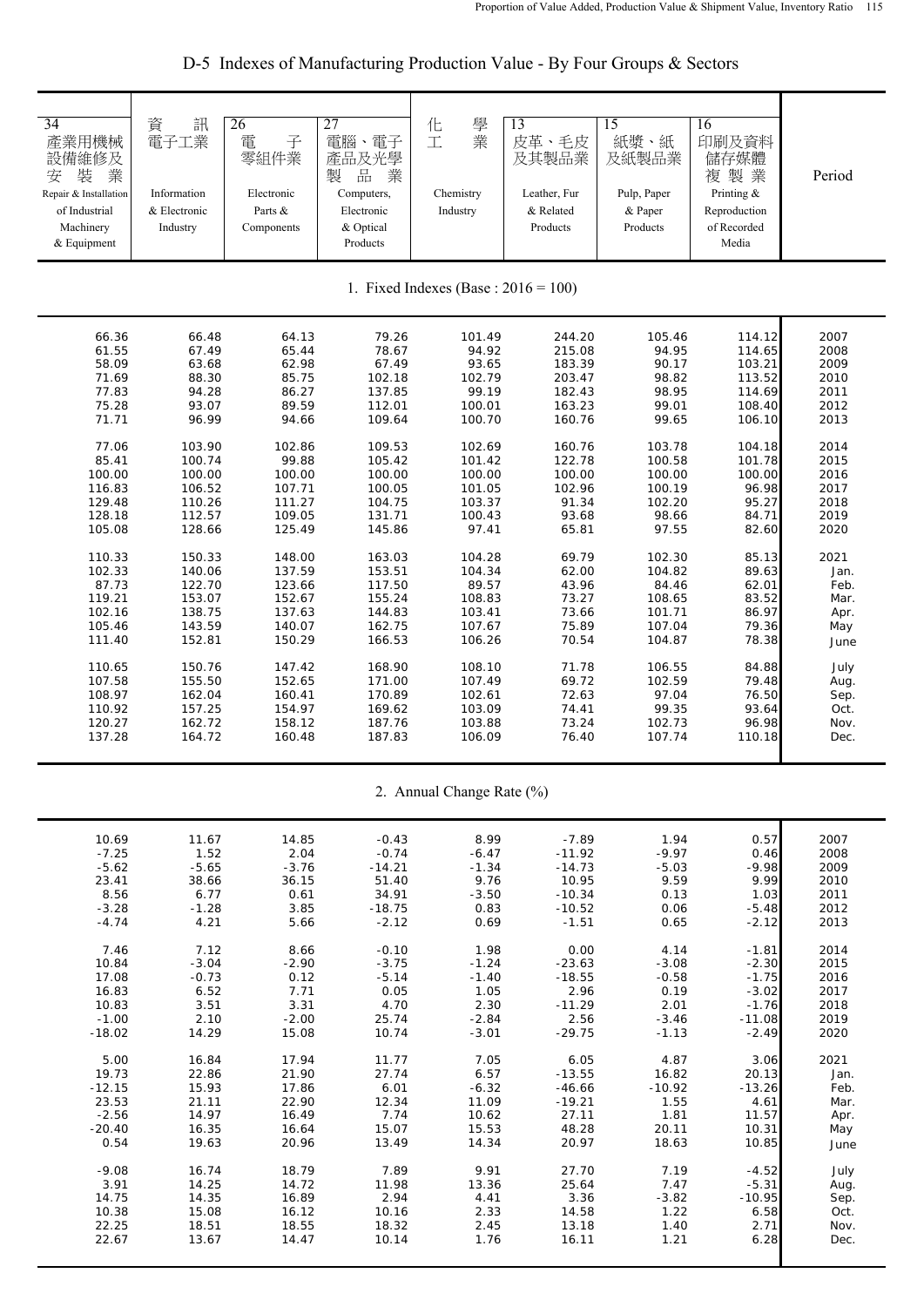D-5 製造業生產價值指數-按四大行業及中分類(續)

| 年月別                         | 17<br>石油及煤<br>製品業<br>Petroleum<br>& Coal<br>Products | 18<br>化學原材料肥料<br>氮化合物塑橡膠<br>原料及人纖業<br>Chemical, Fertilizers,<br>Nitrogen Compounds,<br>Plastic & Rubber,<br>Man-made Fibres | 19<br>其<br>他化<br>學<br>製<br>業<br>品<br>Other<br>Chemical<br>Products | 20<br>藥品及醫用<br>化學製品業<br>Pharmaceuticals<br>& Medicinal<br><b>Chemical Products</b> | 21<br>橡<br>膠<br>業<br>製<br>品<br>Rubber<br>Products | 22<br>塑<br>膠<br>業<br>製<br>品<br>Plastic<br>Products | 生業<br>民<br>工<br>Food, Textiles<br>$\&$<br>Other Industry | 08<br>$\frac{\Box}{\Box \Box}$<br>食<br>及<br>業<br>品<br>飼<br>Food & Prepared<br>Animal Feeds |  |
|-----------------------------|------------------------------------------------------|-----------------------------------------------------------------------------------------------------------------------------|--------------------------------------------------------------------|------------------------------------------------------------------------------------|---------------------------------------------------|----------------------------------------------------|----------------------------------------------------------|--------------------------------------------------------------------------------------------|--|
| 固定基期指數(民國105年=100)<br>$1$ . |                                                      |                                                                                                                             |                                                                    |                                                                                    |                                                   |                                                    |                                                          |                                                                                            |  |
| 96年                         | 104.51                                               | 100.17                                                                                                                      | 81.03                                                              | 74.19                                                                              | 107.24                                            | 112.60                                             | 100.78                                                   | 88.43                                                                                      |  |
| 97年                         | 97.66                                                | 93.75                                                                                                                       | 77.42                                                              | 77.56                                                                              | 103.56                                            | 101.32                                             | 95.42                                                    | 87.59                                                                                      |  |
| 98年                         | 102.93                                               | 94.65                                                                                                                       | 72.58                                                              | 81.66                                                                              | 84.78                                             | 85.95                                              | 89.40                                                    | 88.32                                                                                      |  |
| 99年                         | 102.21                                               | 105.61                                                                                                                      | 88.12                                                              | 88.59                                                                              | 107.25                                            | 99.06                                              | 99.20                                                    | 93.98                                                                                      |  |
| 100年                        | 96.27                                                | 100.73                                                                                                                      | 87.20                                                              | 89.14                                                                              | 109.71                                            | 100.22                                             | 98.91                                                    | 95.22                                                                                      |  |
| 101年                        | 103.27                                               | 99.88                                                                                                                       | 88.02                                                              | 93.20                                                                              | 104.04                                            | 99.51                                              | 98.64                                                    | 95.21                                                                                      |  |
| 102年                        | 100.41                                               | 101.36                                                                                                                      | 94.38                                                              | 96.23                                                                              | 101.57                                            | 100.61                                             | 99.03                                                    | 95.25                                                                                      |  |
| 103年                        | 101.48                                               | 102.68                                                                                                                      | 98.77                                                              | 92.50                                                                              | 106.10                                            | 106.84                                             | 100.40                                                   | 95.49                                                                                      |  |
| 104年                        | 102.05                                               | 100.77                                                                                                                      | 100.83                                                             | 95.48                                                                              | 106.07                                            | 103.28                                             | 100.63                                                   | 96.82                                                                                      |  |
| 105年                        | 100.00                                               | 100.00                                                                                                                      | 100.00                                                             | 100.00                                                                             | 100.00                                            | 100.00                                             | 100.00                                                   | 100.00                                                                                     |  |
| 106年                        | 97.69                                                | 101.80                                                                                                                      | 107.26                                                             | 99.16                                                                              | 103.23                                            | 100.64                                             | 100.41                                                   | 100.48                                                                                     |  |
| 107年                        | 100.87                                               | 104.02                                                                                                                      | 111.65                                                             | 101.79                                                                             | 100.90                                            | 102.82                                             | 101.75                                                   | 103.15                                                                                     |  |
| 108年                        | 100.26                                               | 99.32                                                                                                                       | 110.40                                                             | 108.63                                                                             | 103.31                                            | 99.86                                              | 101.91                                                   | 106.95                                                                                     |  |
| 109年                        | 91.58                                                | 97.80                                                                                                                       | 104.49                                                             | 116.27                                                                             | 101.60                                            | 101.77                                             | 100.97                                                   | 107.76                                                                                     |  |
| 110年                        | 94.29                                                | 106.41                                                                                                                      | 112.59                                                             | 122.87                                                                             | 109.92                                            | 110.14                                             | 108.79                                                   | 109.01                                                                                     |  |
| 1月                          | 87.39                                                | 109.63                                                                                                                      | 114.71                                                             | 118.52                                                                             | 109.73                                            | 107.31                                             | 111.12                                                   | 117.71                                                                                     |  |
| 2月                          | 86.33                                                | 95.31                                                                                                                       | 88.93                                                              | 78.59                                                                              | 83.05                                             | 83.78                                              | 84.81                                                    | 88.37                                                                                      |  |
| 3月                          | 99.39                                                | 108.61                                                                                                                      | 123.38                                                             | 118.55                                                                             | 123.75                                            | 120.34                                             | 113.70                                                   | 111.56                                                                                     |  |
| 4月                          | 95.52                                                | 104.86                                                                                                                      | 113.54                                                             | 105.25                                                                             | 111.81                                            | 108.63                                             | 106.90                                                   | 105.77                                                                                     |  |
| 5月                          | 98.73                                                | 109.44                                                                                                                      | 117.01                                                             | 124.87                                                                             | 114.87                                            | 113.23                                             | 110.04                                                   | 108.78                                                                                     |  |
| 6月                          | 95.96                                                | 106.90                                                                                                                      | 118.03                                                             | 135.45                                                                             | 112.60                                            | 116.61                                             | 108.60                                                   | 106.45                                                                                     |  |
| 7月                          | 97.17                                                | 109.37                                                                                                                      | 120.41                                                             | 130.66                                                                             | 112.94                                            | 117.30                                             | 112.21                                                   | 112.64                                                                                     |  |
| 8月                          | 100.76                                               | 109.08                                                                                                                      | 113.45                                                             | 131.30                                                                             | 109.06                                            | 114.34                                             | 111.65                                                   | 112.18                                                                                     |  |
| 9月                          | 90.87                                                | 105.15                                                                                                                      | 109.79                                                             | 154.55                                                                             | 108.90                                            | 106.00                                             | 108.06                                                   | 106.20                                                                                     |  |
| 10月                         | 92.59                                                | 106.44                                                                                                                      | 105.51                                                             | 114.64                                                                             | 106.54                                            | 109.85                                             | 110.98                                                   | 108.48                                                                                     |  |
| 11月                         | 88.32                                                | 107.07                                                                                                                      | 109.14                                                             | 137.83                                                                             | 109.39                                            | 112.66                                             | 111.89                                                   | 111.37                                                                                     |  |
| 12月                         | 98.44                                                | 105.07                                                                                                                      | 117.13                                                             | 124.26                                                                             | 116.39                                            | 111.65                                             | 115.48                                                   | 118.63                                                                                     |  |
|                             |                                                      |                                                                                                                             | 2.                                                                 | 較上年同期(月)之增減率(%)                                                                    |                                                   |                                                    |                                                          |                                                                                            |  |
| 96年                         | 4.54                                                 | 16.40                                                                                                                       | 4.54                                                               | 7.63                                                                               | 5.43                                              | $-0.35$                                            | $-0.32$                                                  | 1.54                                                                                       |  |
| 97年                         | $-6.55$                                              | $-6.41$                                                                                                                     | $-4.46$                                                            | 4.54                                                                               | $-3.43$                                           | $-10.02$                                           | $-5.32$                                                  | $-0.95$                                                                                    |  |
| 98年                         | 5.40                                                 | 0.96                                                                                                                        | $-6.25$                                                            | 5.29                                                                               | $-18.13$                                          | $-15.17$                                           | $-6.31$                                                  | 0.83                                                                                       |  |
| 99年                         | $-0.70$                                              | 11.58                                                                                                                       | 21.41                                                              | 8.49                                                                               | 26.50                                             | 15.25                                              | 10.96                                                    | 6.41                                                                                       |  |
| 100年                        | $-5.81$                                              | $-4.62$                                                                                                                     | $-1.04$                                                            | 0.62                                                                               | 2.29                                              | 1.17                                               | $-0.29$                                                  | 1.32                                                                                       |  |
| 101年                        | 7.27                                                 | $-0.84$                                                                                                                     | 0.94                                                               | 4.55                                                                               | $-5.17$                                           | $-0.71$                                            | $-0.27$                                                  | $-0.01$                                                                                    |  |
| 102年                        | $-2.77$                                              | 1.48                                                                                                                        | 7.23                                                               | 3.25                                                                               | $-2.37$                                           | 1.11                                               | 0.40                                                     | 0.04                                                                                       |  |
| 103年                        | 1.07                                                 | 1.30                                                                                                                        | 4.65                                                               | $-3.88$                                                                            | 4.46                                              | 6.19                                               | 1.38                                                     | 0.25                                                                                       |  |
| 104年                        | 0.56                                                 | $-1.86$                                                                                                                     | 2.09                                                               | 3.22                                                                               | $-0.03$                                           | $-3.33$                                            | 0.23                                                     | 1.39                                                                                       |  |
| 105年                        | $-2.01$                                              | $-0.76$                                                                                                                     | $-0.82$                                                            | 4.73                                                                               | $-5.72$                                           | $-3.18$                                            | $-0.63$                                                  | 3.28                                                                                       |  |
| 106年                        | $-2.31$                                              | 1.80                                                                                                                        | 7.26                                                               | $-0.84$                                                                            | 3.23                                              | 0.64                                               | 0.41                                                     | 0.48                                                                                       |  |
| 107年                        | 3.26                                                 | 2.18                                                                                                                        | 4.09                                                               | 2.65                                                                               | $-2.26$                                           | 2.17                                               | 1.33                                                     | 2.66                                                                                       |  |
| 108年                        | $-0.60$                                              | $-4.52$                                                                                                                     | $-1.12$                                                            | 6.72                                                                               | 2.39                                              | $-2.88$                                            | 0.16                                                     | 3.68                                                                                       |  |
| 109年                        | $-8.66$                                              | $-1.53$                                                                                                                     | $-5.35$                                                            | 7.03                                                                               | $-1.66$                                           | 1.91                                               | $-0.92$                                                  | 0.76                                                                                       |  |
| 110年                        | 2.96                                                 | 8.80                                                                                                                        | 7.75                                                               | 5.68                                                                               | 8.19                                              | 8.22                                               | 7.74                                                     | 1.16                                                                                       |  |
| 1月                          | $-17.09$                                             | 10.21                                                                                                                       | 16.42                                                              | 23.83                                                                              | 27.03                                             | 23.91                                              | 19.68                                                    | 10.96                                                                                      |  |
| 2月                          | $-8.63$                                              | 0.92                                                                                                                        | $-15.95$                                                           | $-29.49$                                                                           | $-19.87$                                          | $-12.30$                                           | $-8.89$                                                  | $-11.04$                                                                                   |  |
| 3月                          | 16.72                                                | 12.72                                                                                                                       | 5.46                                                               | $-5.34$                                                                            | 10.95                                             | 10.70                                              | 7.99                                                     | $-0.70$                                                                                    |  |
| 4月                          | 10.15                                                | 11.53                                                                                                                       | 10.09                                                              | $-5.95$                                                                            | 34.03                                             | 10.26                                              | 14.54                                                    | 0.61                                                                                       |  |
| 5月                          | 1.91                                                 | 18.28                                                                                                                       | 22.86                                                              | 8.87                                                                               | 43.66                                             | 20.23                                              | 17.95                                                    | 5.57                                                                                       |  |
| 6月                          | 3.43                                                 | 14.77                                                                                                                       | 26.49                                                              | 16.58                                                                              | 28.20                                             | 20.27                                              | 13.97                                                    | 2.66                                                                                       |  |
| 7月                          | 10.28                                                | 9.58                                                                                                                        | 18.04                                                              | 5.34                                                                               | 8.82                                              | 9.32                                               | 6.84                                                     | $-1.31$                                                                                    |  |
| 8月                          | 13.99                                                | 15.85                                                                                                                       | 12.35                                                              | 15.25                                                                              | 5.67                                              | 9.03                                               | 6.61                                                     | $-1.12$                                                                                    |  |
| 9月                          | $-2.04$                                              | 10.43                                                                                                                       | 1.86                                                               | 24.78                                                                              | $-4.52$                                           | $-4.25$                                            | 0.01                                                     | $-3.02$                                                                                    |  |
| 10月                         | 3.84                                                 | 1.42                                                                                                                        | $-0.50$                                                            | $-1.79$                                                                            | $-0.95$                                           | 8.60                                               | 7.60                                                     | 3.67                                                                                       |  |
| 11月                         | $-3.82$                                              | 4.26                                                                                                                        | 0.64                                                               | 10.47                                                                              | $-3.41$                                           | 7.56                                               | 7.15                                                     | 5.60                                                                                       |  |
| 12月                         | 12.73                                                | $-1.67$                                                                                                                     | 1.29                                                               | 6.51                                                                               | $-6.51$                                           | $-0.32$                                            | 2.05                                                     | 1.98                                                                                       |  |